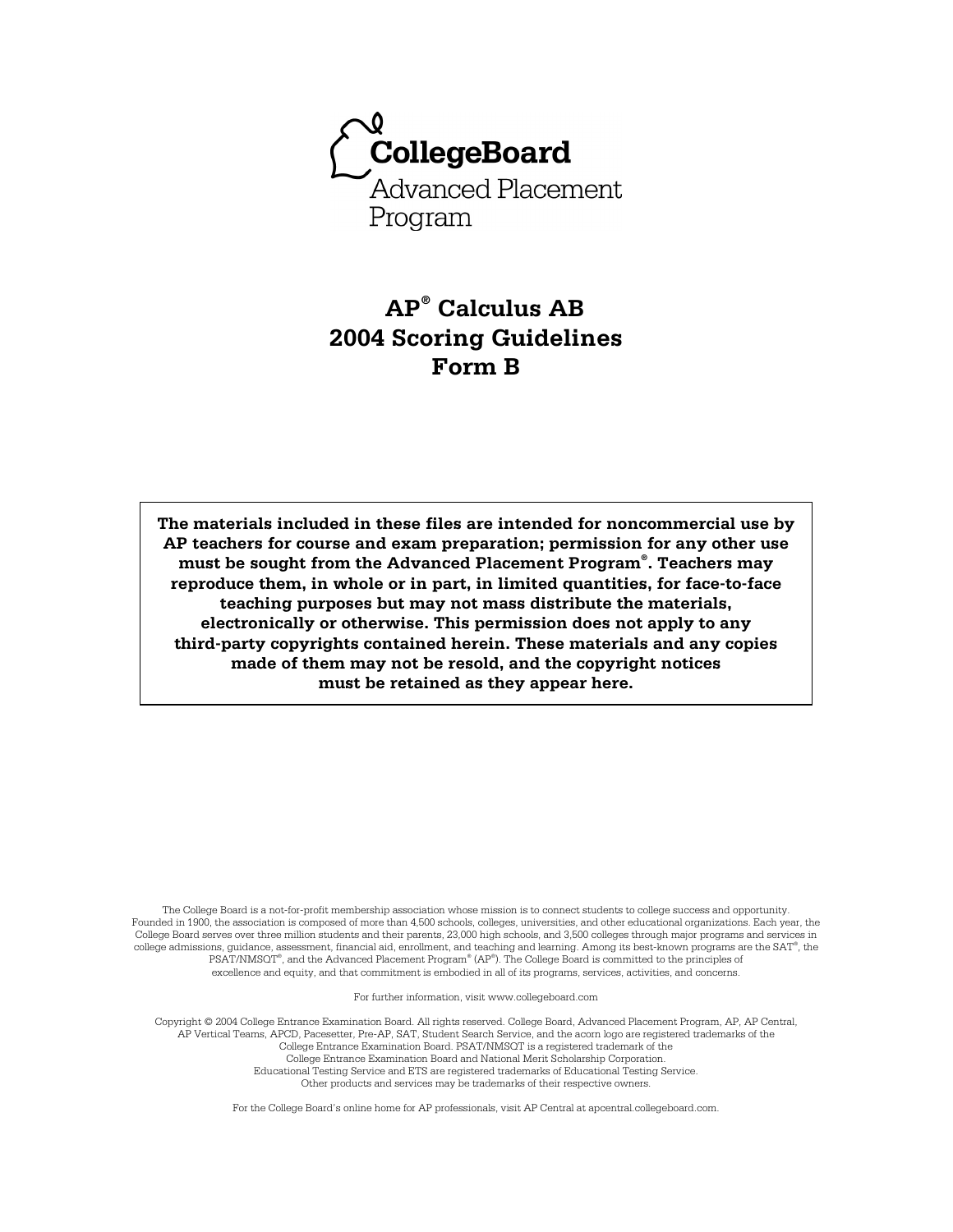#### **Question 1**

Let *R* be the region enclosed by the graph of  $y = \sqrt{x-1}$ , the vertical line  $x = 10$ , and the *x*-axis.

- (a) Find the area of *R*.
- (b) Find the volume of the solid generated when *R* is revolved about the horizontal line  $y = 3$ .
- (c) Find the volume of the solid generated when *R* is revolved about the vertical line  $x = 10$ .

(a) Area = 
$$
\int_1^{10} \sqrt{x-1} dx = 18
$$
  
\n $3: \begin{cases} 1: \text{limits} \\ 1: \text{integrand} \\ 1: \text{answer} \end{cases}$   
\n(b) Volume =  $\pi \int_1^{10} (9 - (3 - \sqrt{x-1})^2) dx$   
\n $= 212.057 \text{ or } 212.058$   
\n(c) Volume =  $\pi \int_0^3 (10 - (y^2 + 1))^2 dx$   
\n $= 407.150$   
\n $\left(\frac{1}{1}:\text{limits and constant}\right)$   
\n $3: \begin{cases} 1: \text{limits and constant} \\ 1: \text{answer} \end{cases}$   
\n $3: \begin{cases} 1: \text{limits and constant} \\ 1: \text{constant} \end{cases}$   
\n $3: \begin{cases} 1: \text{limits and constant} \\ 1: \text{insert and constant} \\ 1: \text{answer} \end{cases}$ 

Copyright © 2004 by College Entrance Examination Board. All rights reserved. Visit apcentral.collegeboard.com (for AP professionals) and www.collegeboard.com/apstudents (for AP students and parents).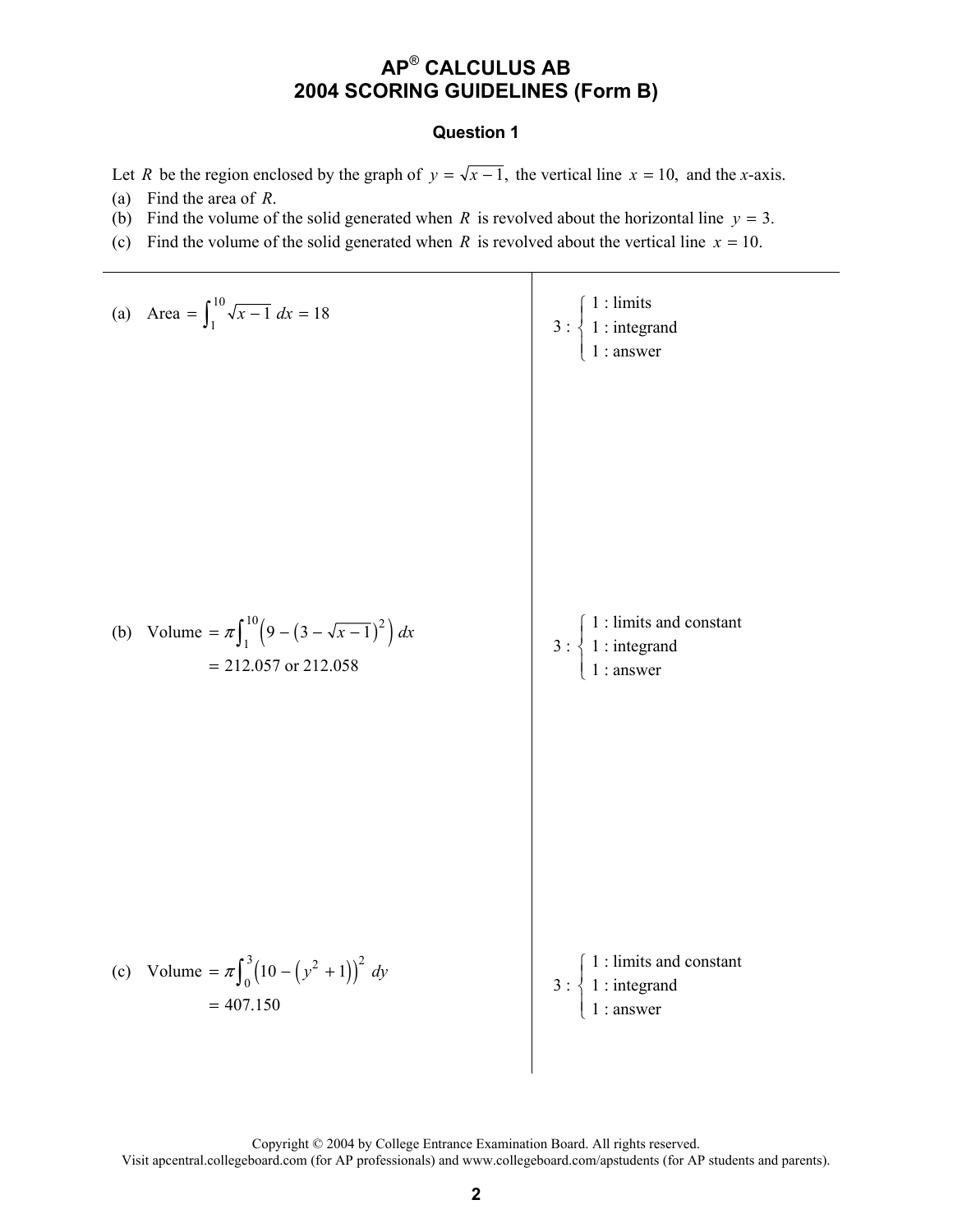#### **Question 2**

For  $0 \le t \le 31$ , the rate of change of the number of mosquitoes on Tropical Island at time t days is modeled by  $R(t) = 5\sqrt{t} \cos\left(\frac{t}{5}\right)$  mosquitoes per day. There are 1000 mosquitoes on Tropical Island at time  $t = 0$ .

(a) Show that the number of mosquitoes is increasing at time  $t = 6$ .

- (b) At time  $t = 6$ , is the number of mosquitoes increasing at an increasing rate, or is the number of mosquitoes increasing at a decreasing rate? Give a reason for your answer.
- (c) According to the model, how many mosquitoes will be on the island at time  $t = 31$ ? Round your answer to the nearest whole number.
- (d) To the nearest whole number, what is the maximum number of mosquitoes for  $0 \le t \le 31$ ? Show the analysis that leads to your conclusion.

| (a) | Since $R(6) = 4.438 > 0$ , the number of mosquitoes is<br>increasing at $t = 6$ .                                                                                                                                                                                                                                                                                                                                             | 1 : shows that $R(6) > 0$                                                                                                                         |
|-----|-------------------------------------------------------------------------------------------------------------------------------------------------------------------------------------------------------------------------------------------------------------------------------------------------------------------------------------------------------------------------------------------------------------------------------|---------------------------------------------------------------------------------------------------------------------------------------------------|
| (b) | $R'(6) = -1.913$<br>Since $R'(6) < 0$ , the number of mosquitoes is<br>increasing at a decreasing rate at $t = 6$ .                                                                                                                                                                                                                                                                                                           | 2 : $\begin{cases} 1 : \text{considers } R'(6) \\ 1 : \text{answer with reason} \end{cases}$                                                      |
|     | (c) $1000 + \int_0^{31} R(t) dt = 964.335$<br>To the nearest whole number, there are 964<br>mosquitoes.                                                                                                                                                                                                                                                                                                                       | $2:\begin{cases} 1: \text{integral} \\ 1: \text{answer} \end{cases}$                                                                              |
| (d) | $R(t) = 0$ when $t = 0$ , $t = 2.5\pi$ , or $t = 7.5\pi$<br>$R(t) > 0$ on $0 < t < 2.5\pi$<br>$R(t) < 0$ on $2.5\pi < t < 7.5\pi$<br>$R(t) > 0$ on $7.5\pi < t < 31$<br>The absolute maximum number of mosquitoes occurs<br>at $t = 2.5\pi$ or at $t = 31$ .<br>$1000 + \int_{0}^{2.5\pi} R(t) dt = 1039.357,$<br>There are 964 mosquitoes at $t = 31$ , so the maximum<br>number of mosquitoes is 1039, to the nearest whole | 2 : absolute maximum value<br>$1:$ integral<br>$1:$ answer<br>$2:$ analysis<br>1 : computes interior<br>critical points<br>1 : completes analysis |

Copyright © 2004 by College Entrance Examination Board. All rights reserved.

Visit apcentral.collegeboard.com (for AP professionals) and www.collegeboard.com/apstudents (for AP students and parents).

number.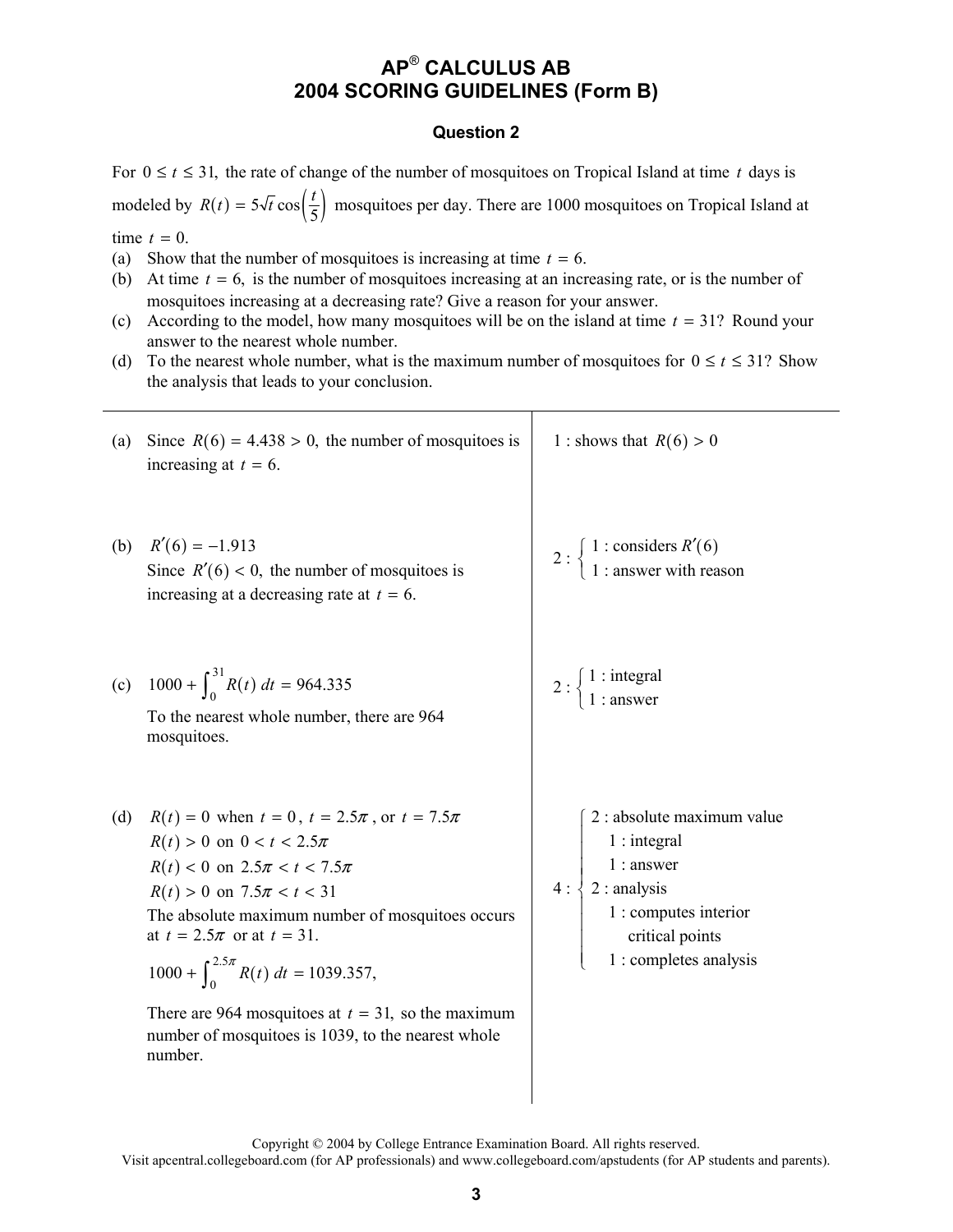#### **Question 3**

A test plane flies in a straight line with positive velocity  $v(t)$ , in miles per minute at time *t* minutes, where *v* is a differentiable function of *t*. Selected

| $t$ (min)                                                          |  |  | $0 \mid 5 \mid 10 \mid 15 \mid 20 \mid 25 \mid 30 \mid 35 \mid 40$ |  |  |
|--------------------------------------------------------------------|--|--|--------------------------------------------------------------------|--|--|
| $v(t)$ (mpm)   7.0   9.2   9.5   7.0   4.5   2.4   2.4   4.3   7.3 |  |  |                                                                    |  |  |

values of  $v(t)$  for  $0 \le t \le 40$  are shown in the table above.

(a) Use a midpoint Riemann sum with four subintervals of equal length and values from the table to

approximate  $\int_{0}^{40} v(t)$  $\int_0^{\infty} v(t) dt$ . Show the computations that lead to your answer. Using correct units, explain the meaning of  $\int_{0}^{40} v(t)$  $\int_0^{\infty} v(t) dt$  in terms of the plane's flight.

- (b) Based on the values in the table, what is the smallest number of instances at which the acceleration of the plane could equal zero on the open interval  $0 < t < 40$ ? Justify your answer.
- (c) The function *f*, defined by  $f(t) = 6 + \cos(\frac{t}{10}) + 3\sin(\frac{7t}{40})$ , is used to model the velocity of the plane, in miles per minute, for  $0 \le t \le 40$ . According to this model, what is the acceleration of the plane at  $t = 23$  ? Indicates units of measure.
- (d) According to the model *f*, given in part (c), what is the average velocity of the plane, in miles per minute, over the time interval  $0 \le t \le 40$ ?

| (a) | Midpoint Riemann sum is<br>$10 \cdot [v(5) + v(15) + v(25) + v(35)]$<br>$= 10. [9.2 + 7.0 + 2.4 + 4.3] = 229$<br>The integral gives the total distance in miles that the<br>plane flies during the 40 minutes. | 3 : $\begin{cases} 1 : v(5) + v(15) + v(25) + v(35) \\ 1 : \text{answer} \\ 1 : \text{meaning with units} \end{cases}$ |
|-----|----------------------------------------------------------------------------------------------------------------------------------------------------------------------------------------------------------------|------------------------------------------------------------------------------------------------------------------------|
| (b) | By the Mean Value Theorem, $v'(t) = 0$ somewhere in<br>the interval $(0, 15)$ and somewhere in the interval<br>$(25, 30)$ . Therefore the acceleration will equal 0 for at<br>least two values of $t$ .        | $2:\begin{cases} 1:$ two instances<br>1 : justification                                                                |
|     | (c) $f'(23) = -0.407$ or $-0.408$ miles per minute <sup>2</sup>                                                                                                                                                | 1 : answer with units                                                                                                  |
|     | (d) Average velocity = $\frac{1}{40} \int_0^{40} f(t) dt$<br>$= 5.916$ miles per minute                                                                                                                        | 3 : $\begin{cases} 1 : \text{limits} \\ 1 : \text{integrand} \\ 1 : \text{answer} \end{cases}$                         |

Copyright © 2004 by College Entrance Examination Board. All rights reserved.

Visit apcentral.collegeboard.com (for AP professionals) and www.collegeboard.com/apstudents (for AP students and parents).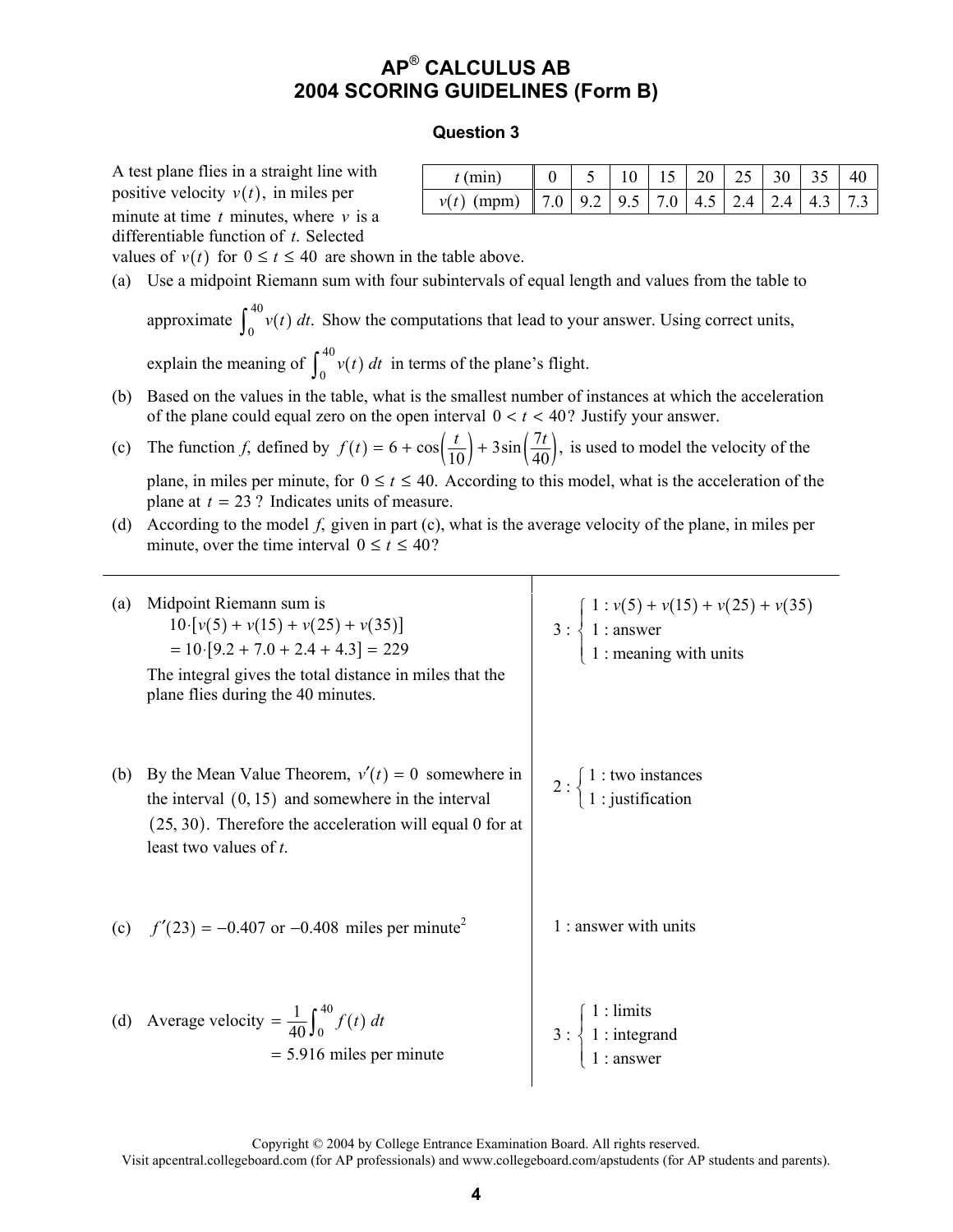#### **Question 4**

The figure above shows the graph of  $f'$ , the derivative of the function  $f$ , on the closed interval  $-1 \le x \le 5$ . The graph of *f'* has horizontal tangent lines at  $x = 1$  and  $x = 3$ . The function *f* is twice differentiable with  $f(2) = 6.$ 

- (a) Find the *x*-coordinate of each of the points of inflection of the graph of *f*. Give a reason for your answer.
- (b) At what value of *x* does *f* attain its absolute minimum value on the closed interval  $-1 \le x \le 5$ ? At what value of *x* does *f* attain its absolute maximum value on the closed interval  $-1 \le x \le 5$ ? Show the analysis that leads to your answers.



(c) Let *g* be the function defined by  $g(x) = x f(x)$ . Find an equation for the line tangent to the graph of *g* at  $x = 2$ .

| (a) | $x = 1$ and $x = 3$ because the graph of f' changes from<br>increasing to decreasing at $x = 1$ , and changes from<br>decreasing to increasing at $x = 3$ .                                                                                                                                                                                                        | 2 : $\begin{cases} 1 : x = 1, x = 3 \\ 1 : \text{reason} \end{cases}$                                                                                                       |
|-----|--------------------------------------------------------------------------------------------------------------------------------------------------------------------------------------------------------------------------------------------------------------------------------------------------------------------------------------------------------------------|-----------------------------------------------------------------------------------------------------------------------------------------------------------------------------|
| (b) | The function f decreases from $x = -1$ to $x = 4$ , then<br>increases from $x = 4$ to $x = 5$ .<br>Therefore, the absolute minimum value for f is at $x = 4$ .<br>The absolute maximum value must occur at $x = -1$ or<br>at $x = 5$ .<br>$f(5) - f(-1) = \int_{-1}^{5} f'(t) dt < 0$<br>Since $f(5) < f(-1)$ , the absolute maximum value occurs<br>at $x = -1$ . | 1 : indicates $f$ decreases then increases<br>4 : $\begin{cases} 1 :$ eliminates $x = 5$ for maximum<br>1 : absolute minimum at $x = 4$<br>1 : absolute maximum at $x = -1$ |
|     | (c) $g'(x) = f(x) + xf'(x)$<br>$g'(2) = f(2) + 2f'(2) = 6 + 2(-1) = 4$<br>$g(2) = 2f(2) = 12$                                                                                                                                                                                                                                                                      | $3: \begin{cases} 2: g'(x) \\ 1: \text{tangent line} \end{cases}$                                                                                                           |
|     | Tangent line is $y = 4(x - 2) + 12$                                                                                                                                                                                                                                                                                                                                |                                                                                                                                                                             |

Copyright © 2004 by College Entrance Examination Board. All rights reserved. Visit apcentral.collegeboard.com (for AP professionals) and www.collegeboard.com/apstudents (for AP students and parents).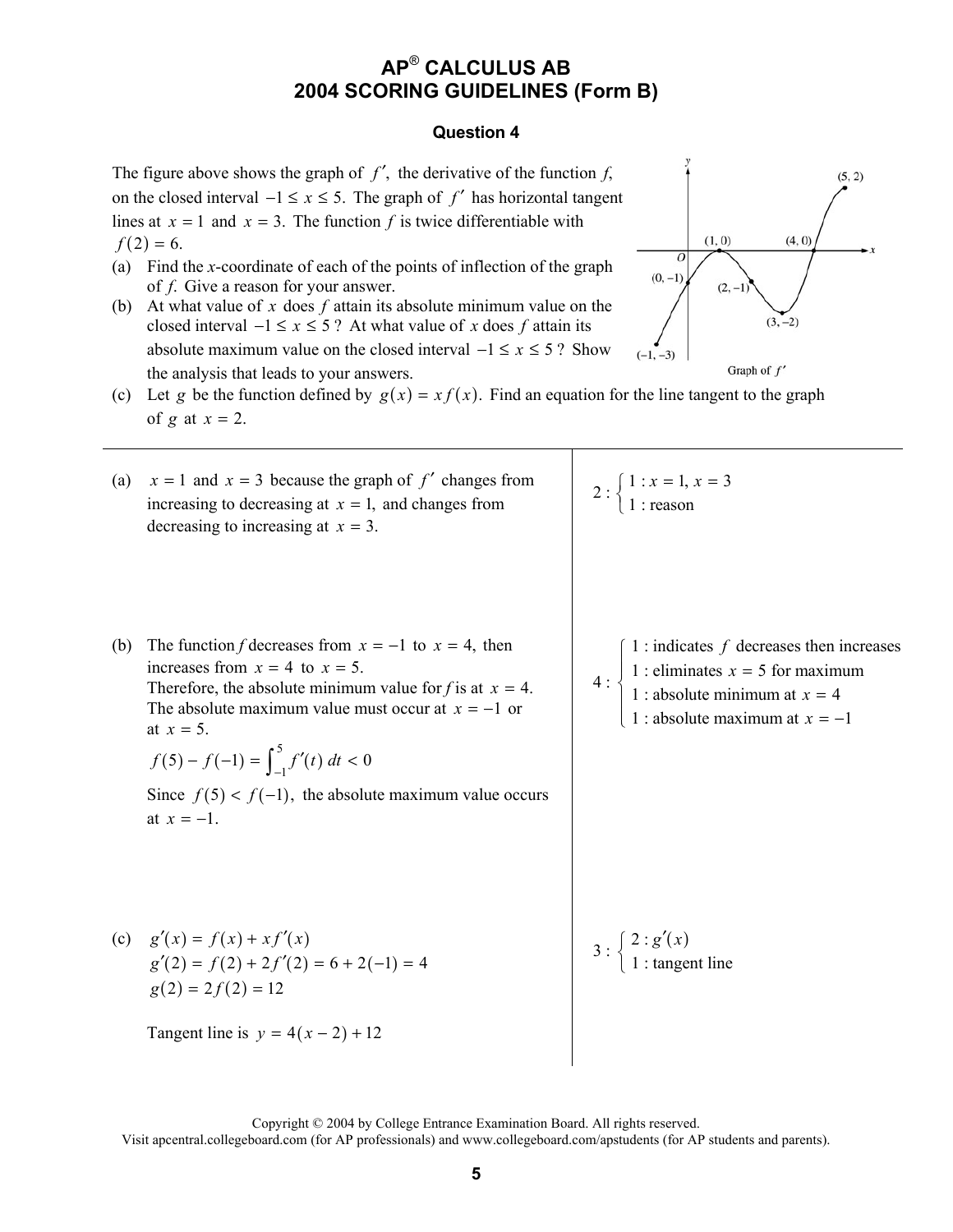### **Question 5**

Consider the differential equation  $\frac{dy}{dx} = x^4(y - 2)$ .

- (a) On the axes provided, sketch a slope field for the given differential equation at the twelve points indicated. **(Note: Use the axes provided in the test booklet.)**
- (b) While the slope field in part (a) is drawn at only twelve points, it is defined at every point in the *xy*-plane. Describe all points in the *xy*-plane for which the slopes are negative.
- (c) Find the particular solution  $y = f(x)$  to the given differential equation with the initial condition  $f(0) = 0$ .



(b) Slopes are negative at points  $(x, y)$ shopes are hegative at points  $(x, y)$ <br>where  $x \neq 0$  and  $y < 2$ .

(c) 
$$
\frac{1}{y-2}dy = x^4 dx
$$
  
\n $\ln|y-2| = \frac{1}{5}x^5 + C$   
\n $|y-2| = e^C e^{\frac{1}{5}x^5}$   
\n $y-2 = Ke^{\frac{1}{5}x^5}$ ,  $K = \pm e^C$   
\n $-2 = Ke^0 = K$   
\n $y = 2 - 2e^{\frac{1}{5}x^5}$ 







Copyright © 2004 by College Entrance Examination Board. All rights reserved.

Visit apcentral.collegeboard.com (for AP professionals) and www.collegeboard.com/apstudents (for AP students and parents).